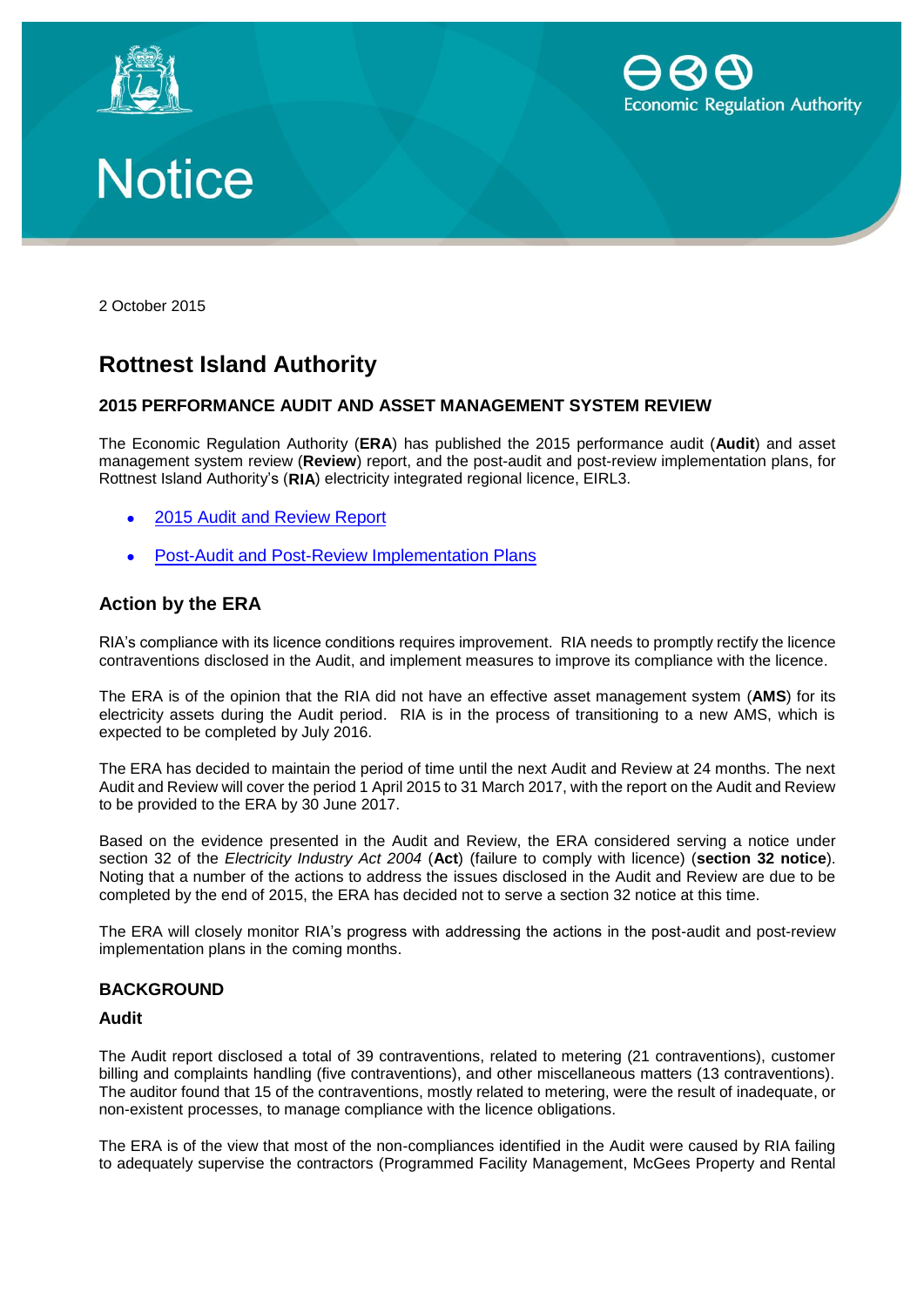



# Notice

Management Australia) that it had engaged to deliver the services that were covered by the licence obligations. The contracts between RIA and the contractors require the contractor to comply with the relevant licence obligations, but the audit evidence indicates that RIA does not have robust and effective processes to monitor the contractor's compliance with the licence. RIA needs to review its contract management processes to strengthen its compliance monitoring capability.

The post-audit implementation plan provided by RIA shows the majority of the actions to address the recommendations are due to be completed by January 2016, with the balance completed by July 2016.

# **Review**

The auditor has rated one of the 12 asset management components as ineffective (Review of the Asset Management System). The table on pages 28-33 of the report shows there were a total of five subcomponents that were rated ineffective. The ERA does not agree with the auditor's ratings for some of the sub-components that have been rated effective; the findings suggest a further 11 sub-components should have been rated ineffective.<sup>1</sup>

The auditor has made 20 distinct recommendations in the Review.<sup>2</sup> Taking into consideration the ERA's assessment of the sub-components, 11 recommendations address process deficiencies, and the remaining nine recommendations address process improvements.

The Review identified three key issues that are of concern to the ERA:

- The contractual arrangements between RIA and their facilities management contract Programmed Facilities Management (**PFM**) under the "Rottnest Island Facilities, Utilities and Support Services Contract" (**FUSS**).
- The adequacy of the current risk management arrangements.
- The completeness and accuracy of the asset registers currently in use.

## *Contractual Arrangements*

 $\overline{a}$ 

The absence of an up-to-date asset management plan (**AMP**), and PFM's continued use of the out of date AMP, means there is no overarching plan for the management of the current electricity assets, which is contrary to good asset management practice. Until the AMP is developed there is a risk that the management of the assets may not achieve its objectives and potentially compromise the safety and reliability of the electricity supply.

The ERA is of the view that the introduction of the new AMS under the FUSS contract has been poorly planned and managed. While both RIA and PFM are working to develop their own AMS systems and documentation, the evidence presented in the report is that each party is largely working in isolation from the other. Importantly the Review does not present any evidence to indicate RIA and PFM have implemented a framework to ensure that the information in their respective AMS systems is consistent, and that each system is automatically updated when changes are made by either party.

<sup>1</sup> The 11 sub-components are: 1.8, 1.9, 2.5, 3.3, 5.1, 5.2, 6.3, 6.5, 8.1, 8.3 and 11.4.

<sup>2</sup> Recommendations 1, 2, 3, 5, 6, 11, 16, 19 and 20 apply to more than one asset management component.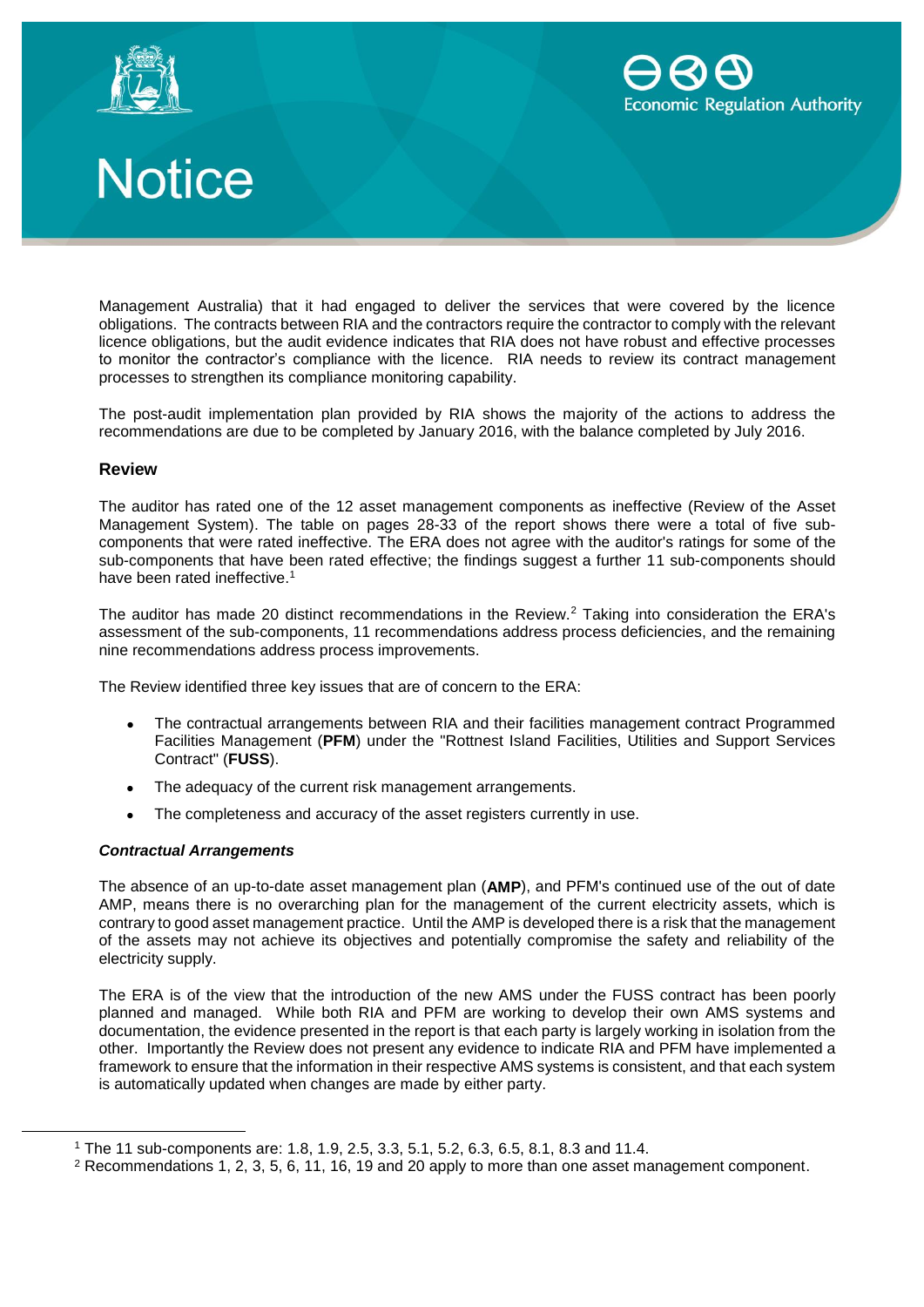![](_page_2_Picture_0.jpeg)

![](_page_2_Picture_1.jpeg)

![](_page_2_Picture_2.jpeg)

#### *Risk Management*

The Review found that the last risk review of the individual assets was in 2009. The risk register in use during the review period did not include a number of key risks in relation to the High Voltage (**HV**) network; in fact, in 2012 a pole top fire on the HV network caused a significant scrub fire. The Fire and Emergency Services Authority report on the fire, published in 2013, noted that the risk of scrub fire had not been captured in the risk register. Also, there were two further pole top fires in 2013/14.

EnergySafety<sup>3</sup> has identified a number of additional risks related to the HV and Low Voltage (**LV**) networks and the generator power house that should be included in the risk register. The auditor has also identified risks that need to be assessed for inclusion in the risk register, as well as stating there is a need for RIA to review the risk consequence rating for step-up transformer failure.

The ERA has concluded that RIA and PFM need to conduct a thorough top down review of all their risks under the electricity licence. The review should cover the existing risks, and the related treatment plans, in the risk registers and involve a full environmental scan to confirm that all of the risks related to the electricity networks have been captured.

#### *Completeness and Accuracy of the Asset Registers*

The Review identified that the asset register used by PFM is out of date. The auditor reports that not only is some of the information in the register out of date, but the asset condition information has not been updated. This means that the operations and maintenance tasks undertaken by PFM during this time have not taken into account the asset condition.

The auditor has also made comment about insufficient information being available to determine the linkage between the PFM asset register and the new fixed accounting asset register being developed by RIA.

#### *Post-Review Implementation Plan*

The post-review implementation plan states that all 20 recommendations are due to be completed by 31 July 2016. The majority of the recommendations in the plan are due to be completed by December 2015. However, the recommendations addressing the finalisation of the AMS and the asset register are not due to be completed until July 2016.

#### *RIA Contractor Management*

 $\overline{a}$ 

The ERA's examination of the current contractual arrangements in place between RIA and its contractors raises questions about RIA's capacity to effectively manage its compliance with the licence, including having an effective AMS to manage its electricity assets.

RIA's contracts include clauses requiring the contractor to comply with the relevant licence obligations. However, the responsibility for complying with the licence rests with RIA. While it is reasonable for RIA to contract out some or all of the activities required under the licence to third parties, it is also RIA's responsibility to oversee the conduct of the contractors to ensure they are, in fact, complying with the licence. The ERA's

<sup>3</sup> EnergySafety is a division of the Department of Commerce, responsible for enforcing safety standards on electricity networks.